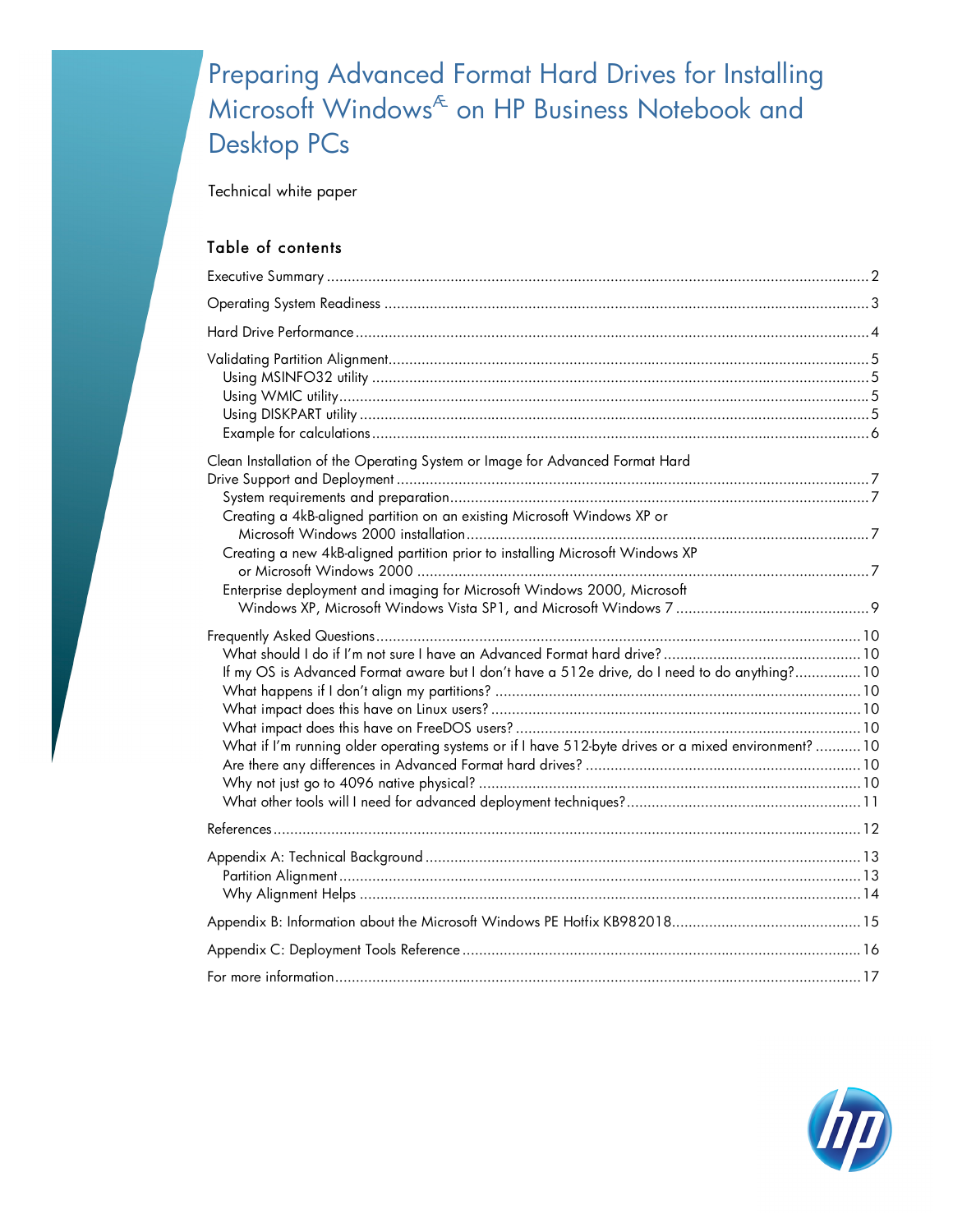## Executive Summary

This white paper is designed for both consumers and SMB/enterprise and provides instructions for preparing an Advanced Format hard drive for installing Microsoft Windows<sup>Æ</sup> 7, Microsoft Windows  $XP$ , Microsoft Windows Vista<sup> $\epsilon$ </sup>, and Linux (SuSE and RedFlag) operating systems on HP business notebook and desktop PCs.

Hard Disk Drives (HDD) have used 512 byte sectors for a very long time and the industry has reached the limit for drive capacity for a given physical drive size. To address these limitations, the industry is moving to 4096-byte sectors (4kB sectors), which are sectors 8 times bigger than current drive technology. This change creates a drive that has less wasted space on the physical drive platter, is easier to manufacture and gives room to have larger-capacity drives. The initial generation 4kB sector drives remain backwards compatible with current computers by using standard 512-byte sector SATA communications. These drives — also known as 512e drives — operate internally at 4096 bytes and externally at 512 bytes. Because they are backwards compatible, any PC using a SATA interface can use these drives, but there are some extra steps required depending on operating system.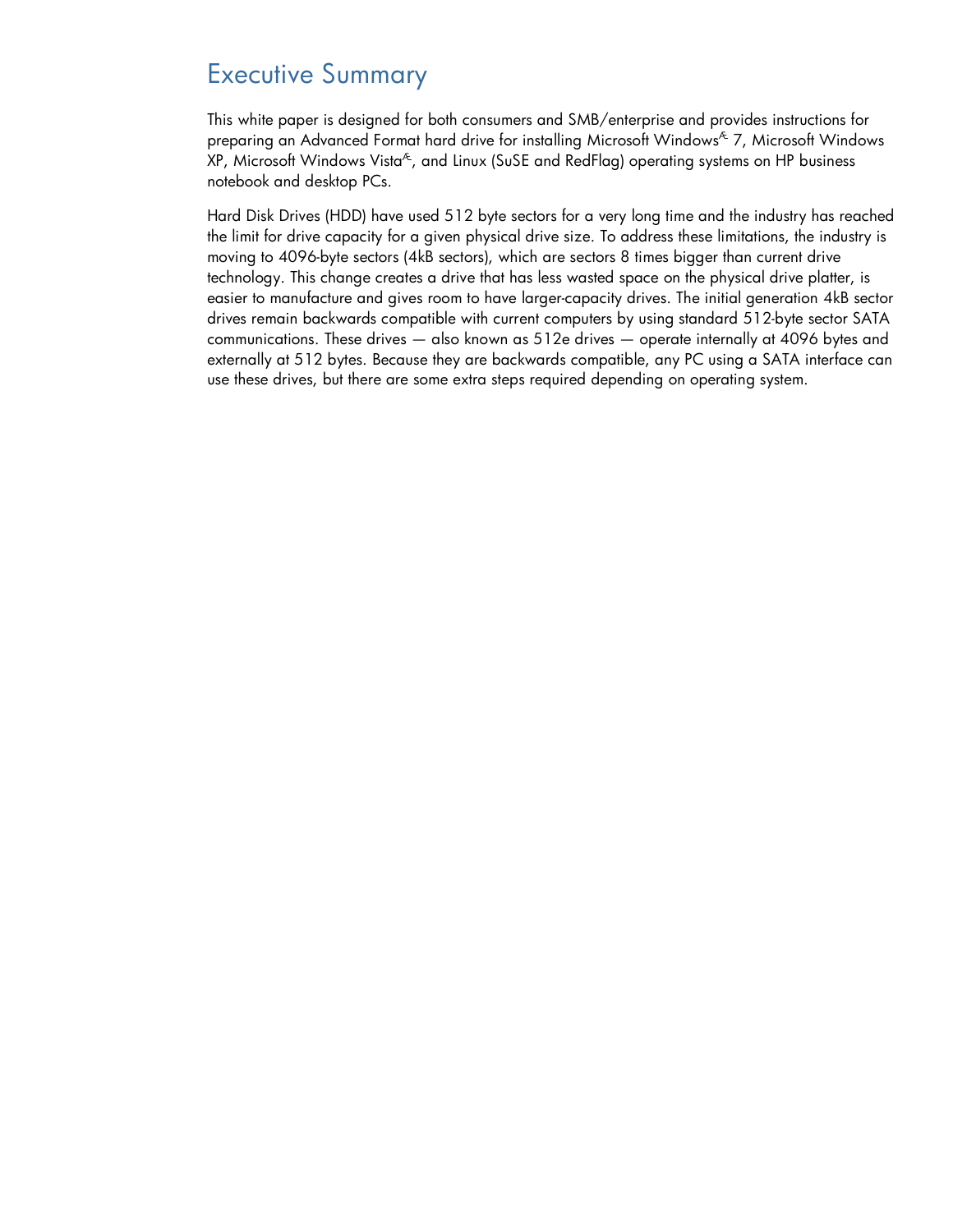# Operating System Readiness

As Table 1 highlights, newer operating systems — starting with Microsoft Windows Vista Service Pack 1 and continuing with Microsoft Windows 7 — will detect and have no problem with the 4kBsector alignment. However, operating systems that are Advanced Format aware may require updates to improve performance, as noted in the Hard Drive Performance section.

| <b>Operating System</b> | <b>Advanced Format aware?</b>             |
|-------------------------|-------------------------------------------|
| Microsoft Windows 7     | Yes                                       |
| Microsoft Windows Vista | Yes - Service Pack 1 or higher            |
| Microsoft Windows XP    | No (Requires Alignment)                   |
| Microsoft Windows 2000  | No (Requires Alignment)                   |
| SuSE Linux              | Yes - Linux kernel in SLE11-SP1 or higher |
| RedFlag Linux           | Yes - kernel version v2.6.31 or higher    |
| Microsoft Windows PE    | $Yes - 2.1$ and higher                    |
| MS-DOS                  | No                                        |

Table 1: Advanced Format aware operating systems

Operating systems listed in the table above that are Advanced Format aware can still suffer alignment issues when using third-party deployment tools. Contact the vendor of your deployment tools for requirements for using Advanced Format hard drives.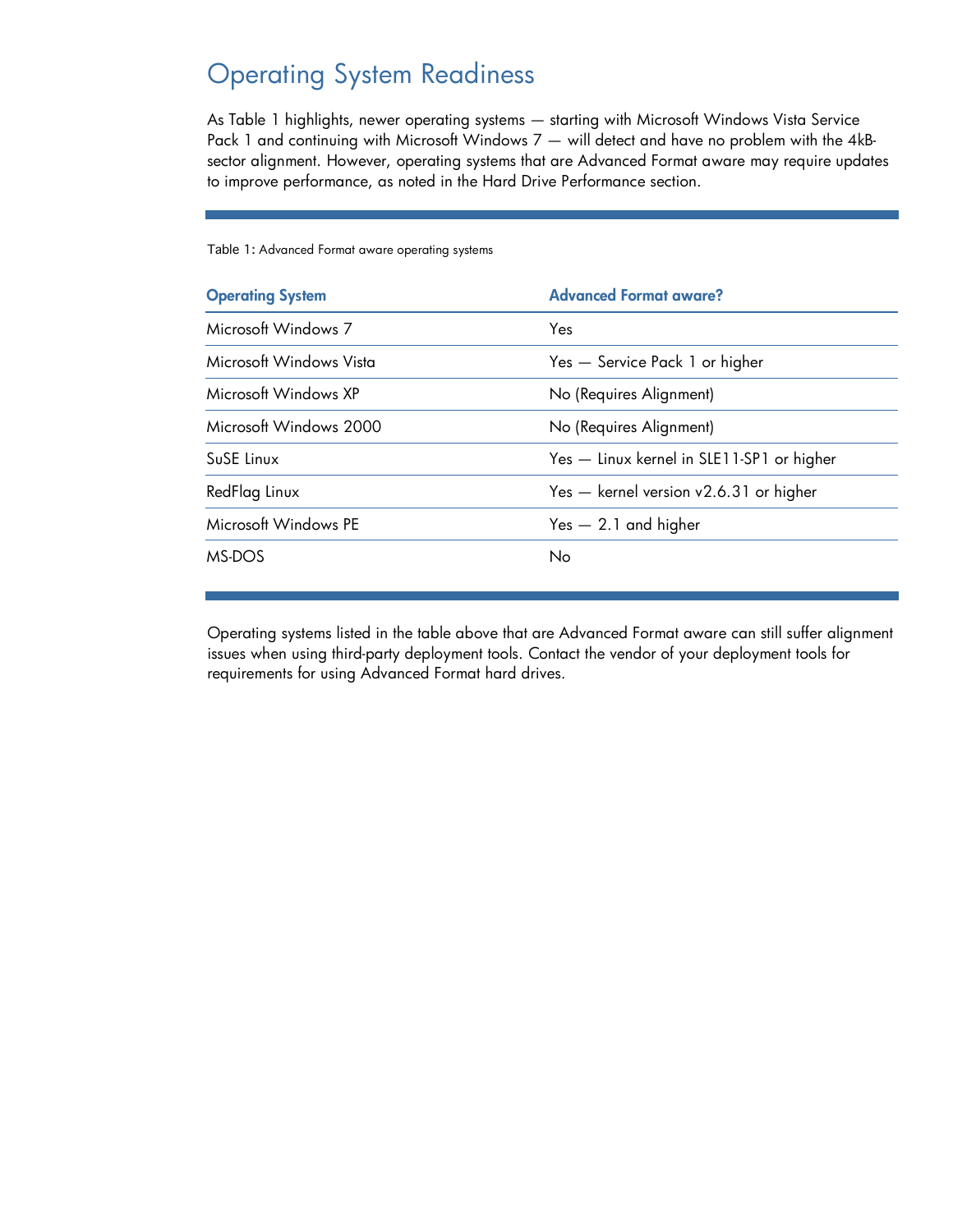# Hard Drive Performance

Extra steps are required to get optimal performance from your new hard drive. Refer to Table 2 for required and suggested optimization steps.

Table 2: Software for Advanced Format hard drives

| <b>Operating System</b> | <b>Importance</b>                  | <b>Software for Advanced Format hard drives</b>                                                                                                        |  |
|-------------------------|------------------------------------|--------------------------------------------------------------------------------------------------------------------------------------------------------|--|
| Windows 7               | Suggested<br>Suggested             | SP50624 Intel RST 9.6 or higher - for Intel chipsets only<br>SP49457 Essential system updates 1.1.F,1 or later                                         |  |
| Windows Vista           | Suggested                          | SP50624 Intel RST 9.6 or higher - for Intel chipsets only                                                                                              |  |
| Windows XP              | Required<br>Suggested<br>Suggested | SP51013 Partition Alignment Utility<br>SP50624 Intel RST 9.6 or higher - for Intel chipsets only<br>SP50304 AMD Storage Driver - for AMD chipsets only |  |
|                         | Required<br>Required               | For HP desktop PCs only<br>SP51011 Partition Alignment Utility<br>SP51017 Partition Aligntment Utility - bootable CD                                   |  |
| Windows 2000            | Required                           | SP51015 Partition Alignment Utility - bootable CD                                                                                                      |  |
| Windows PE 2.1          | Suggested                          | KB982018 Microsoft Windows PE Hotfix                                                                                                                   |  |

All software listed can be downloaded from www.hp.com, with the exception of the Microsoft Windows PE hotfix, which can be downloaded at:

http://support.microsoft.com/hotfix/KBHotfix.aspx?kbnum=982018&kbln=en-us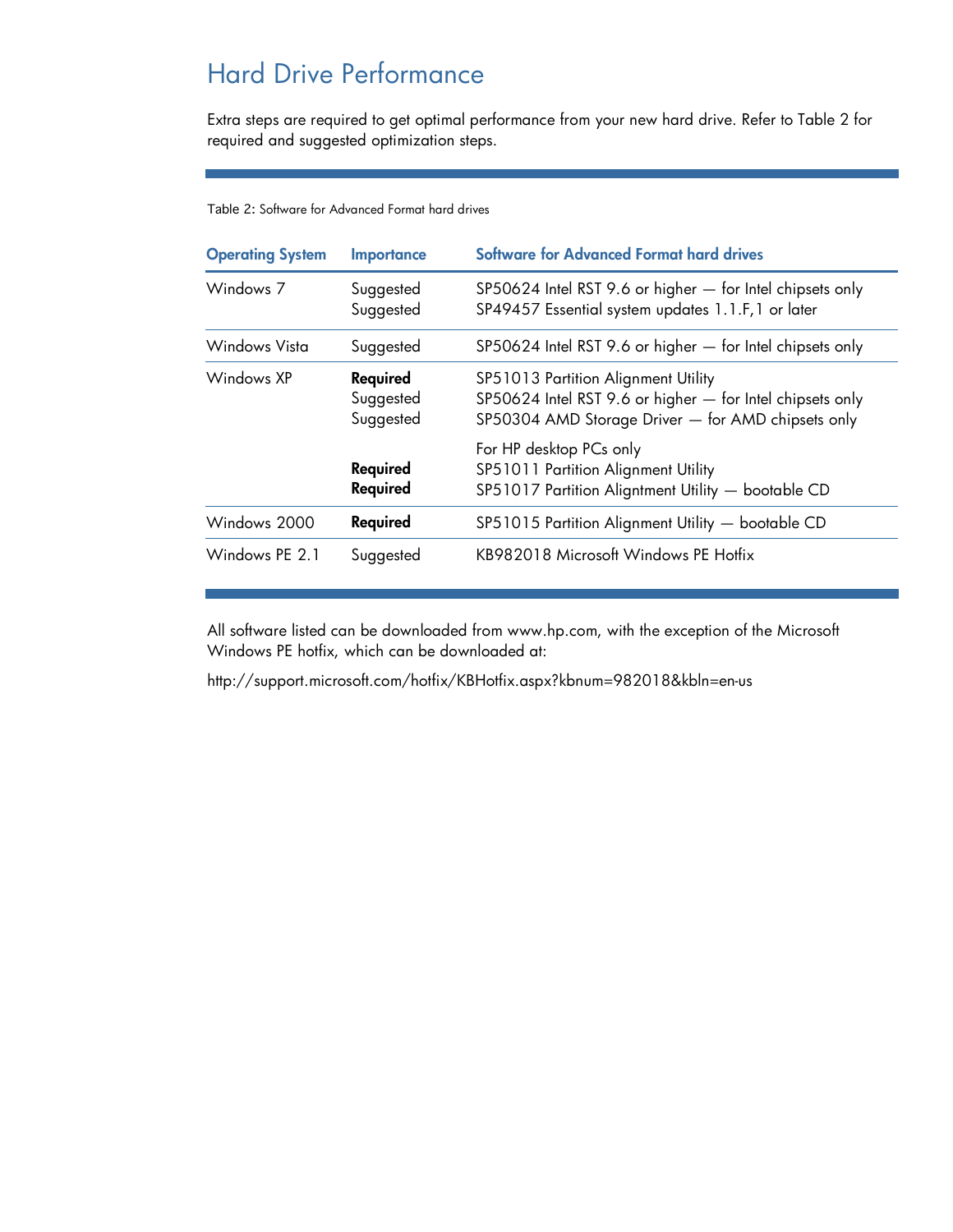# Validating Partition Alignment

#### Using MSINFO32 utility

- 1. After operating system installed, Run ìmsinfo32î in windows command line.
- 2. Go to Component ->Storage -> Disks.
- 3. Divide each partition's ìPartition Starting Offsetî number by 4096. If divisible, the partition is aligned.

#### Using WMIC utility

- 1. After operating system installed, Run ìwmicî in windows command line.
- 2. Type ìPartitionî at the prompt to show all partitions information in the system.
- 3. Divide each partition's ìPartition Starting Offsetî number by 4096. If divisible, the partition is aligned.

#### Using DISKPART utility

- 1. Boot with bootable Microsoft Windows PE RAM media.
- 2. Executing the diskpart utility to get the hard disk partition info. For example, the following script is to find the partition-1 information of the disk 0. diskpart select disk 0 select partition 1 detail partition
- 3. Divide each partition's ìOffset in Bytesî number by 4096. If divisible, the partition is aligned.

Table 3: Sample script output

```
Partition
1
Type : 07
Hidden:
No
Active:
No
Offset
in
Bytes:1048576
Volume ### Ltr Label Fs Type Size Status Info
‐‐‐‐‐‐‐‐‐‐

‐‐‐

‐‐‐‐‐‐‐‐‐‐‐

‐‐‐‐‐

‐‐‐‐‐‐‐‐‐‐

‐‐‐‐‐‐‐

‐‐‐‐‐‐‐‐‐

‐‐‐‐‐‐
* Volume 1 TFS Partition 9 GB Healthy
```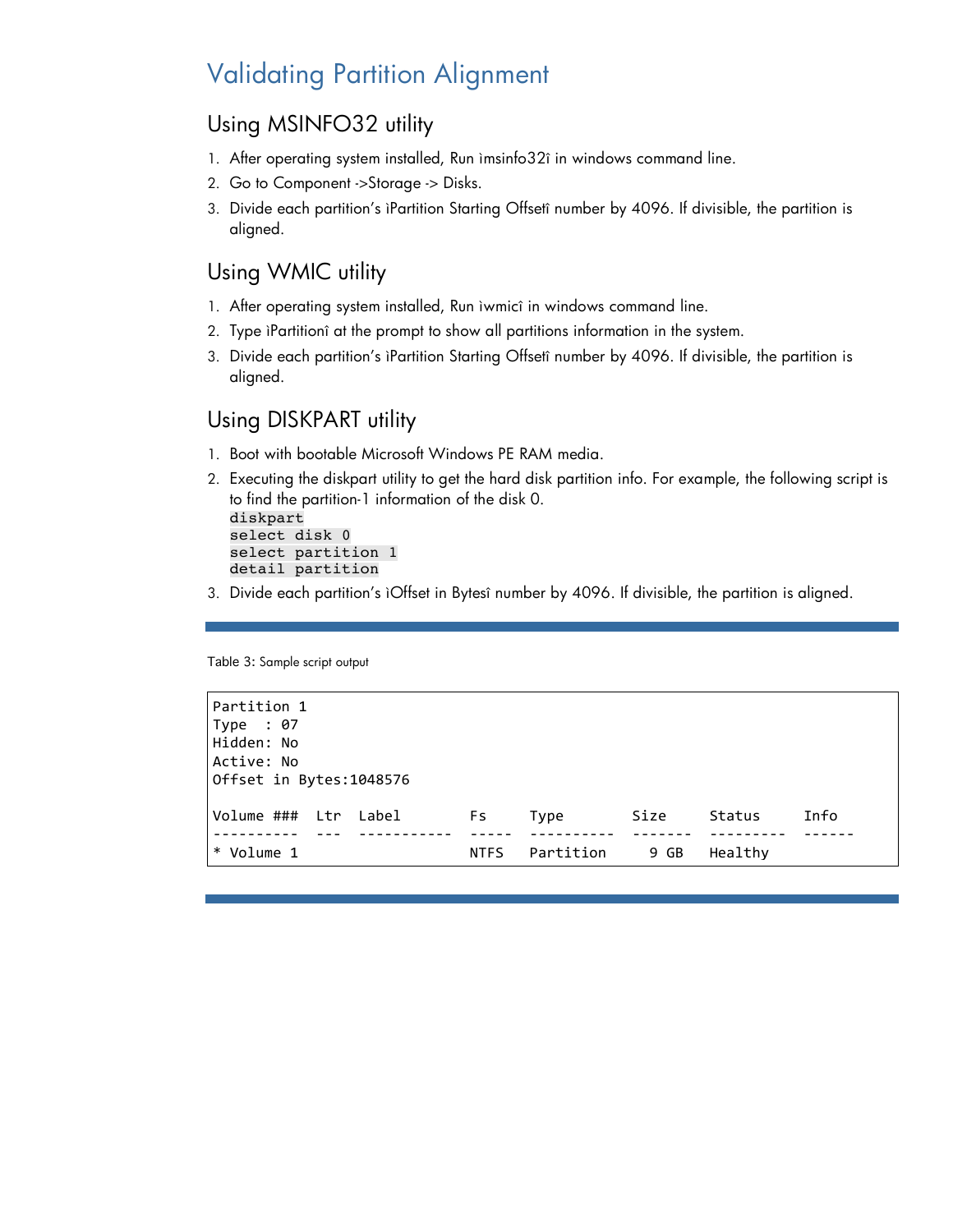# Example for calculations

As illustrated in Table 4, the drive partition size and starting offset should be in multiple of 4kB.

Table 4: Partition size and starting offset

| <b>Partition #</b> | <b>Partition size</b>               | <b>Starting offset</b>                        |
|--------------------|-------------------------------------|-----------------------------------------------|
| Partition #0       | 208666624<br>(208666624/4096=50944) | $1048576(1024X1024 =$<br>$1048576/4096 = 256$ |
| Partition #1       | 732388392960 (=178805760)           | 209715200 (=51200)                            |
| Partition #2       | 17449353216 (=4260096)              | 732598108160 (=178856960)                     |
| Partition #3       | 107864064 (=26334)                  | 750047461376 (=183117056)                     |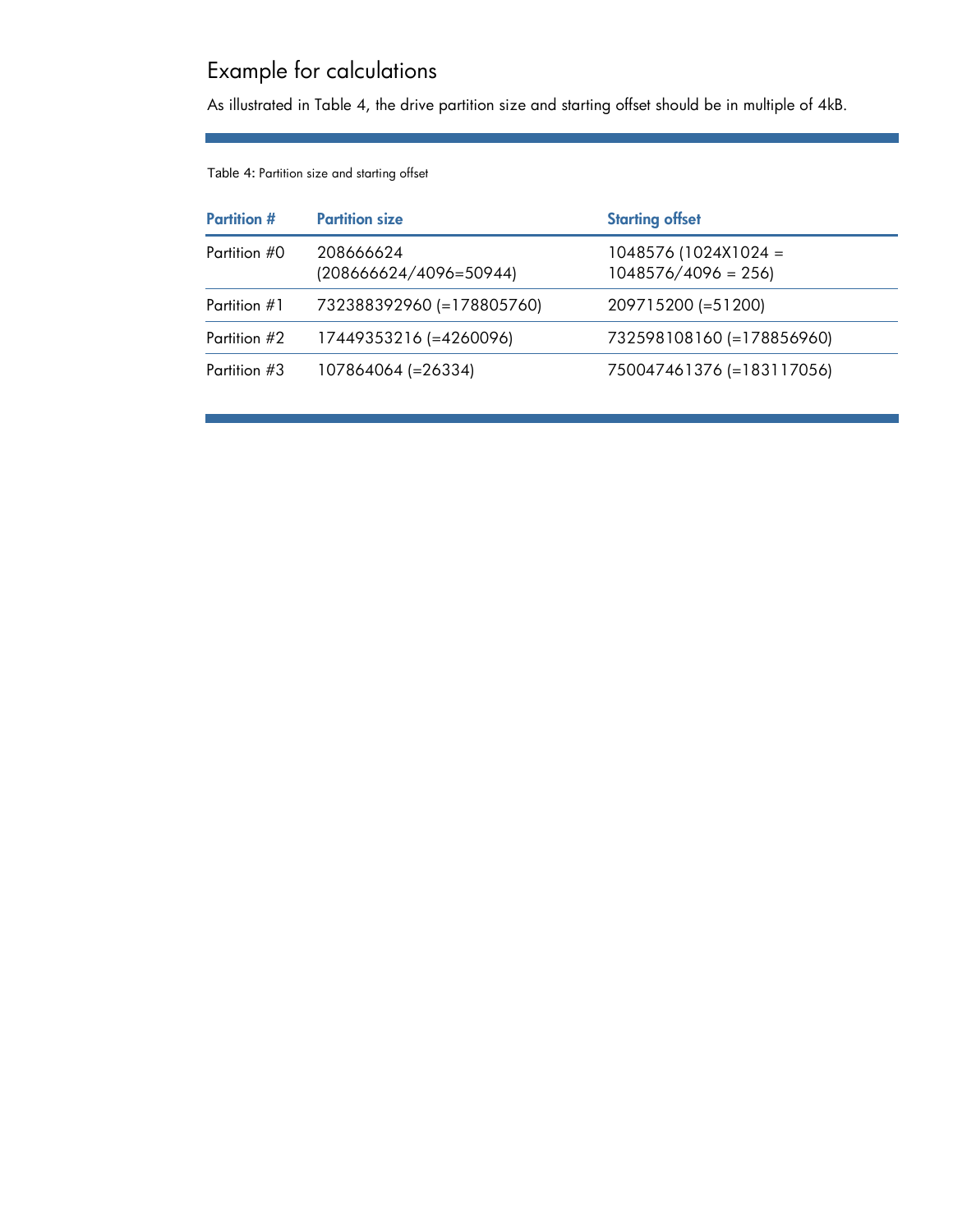# Clean Installation of the Operating System or Image for Advanced Format Hard Drive Support and Deployment

#### System requirements and preparation

Information regarding minimum hardware requirements for the installation of Microsoft Windows is available at http://www.microsoft.com.

You need the following items to help you install Windows:

- A supported HP business notebook or desktop PC model with an Advanced Format hard drive installed.
- Microsoft Windows 7 (preferred) or Microsoft Windows Vista Service Pack 1 or later operating system — even if installing Microsoft Windows XP.

WARNING: Before proceeding with the installation of Microsoft Windows, you should back up all personal data, such as files and images. If it is not backed up, your personal data will be lost.

## Creating a 4kB-aligned partition on an existing Microsoft Windows XP or Microsoft Windows 2000 installation

- 1. Boot the system.
- 2. Run Partition alignment tool referred to in Table 2.
- 3. If Partition alignment tool indicates the operating system is not supported, go to Step 6 below.
- 4. Reboot the system.
- 5. Go to Validating partition alignment section on page 5.
- 6. Burn a CD/DVD/flash drive with the Partition Alignment Tool ISO bootable image referenced in Table 2.
- 7. Boot the system with the ISO bootable CD/DVD/flash drive you just created.
- 8. Run the Partition alignment tool.
- 9. Reboot the system normally.
- 10.Go to Validating partition alignment section on page 5.

### Creating a new 4kB-aligned partition prior to installing Microsoft Windows XP or Microsoft Windows 2000

- 1. Boot the target notebook or desktop PC with Microsoft Windows 7 OS media or Microsoft Windows Vista (SP1 or later) OS media — even if you plan on installing Microsoft Windows XP or Microsoft Windows 2000. You're just going to use Win 7 or Vista to partition the hard drive, and once you partition it you can run XP, 2000, or another OS that's not 4K-alignment aware.
- 2. Instead of choosing Install, choose Repair An Installation.
- 3. Select Advanced from the available options.
- 4. Select Command Prompt to launch the Command Prompt window.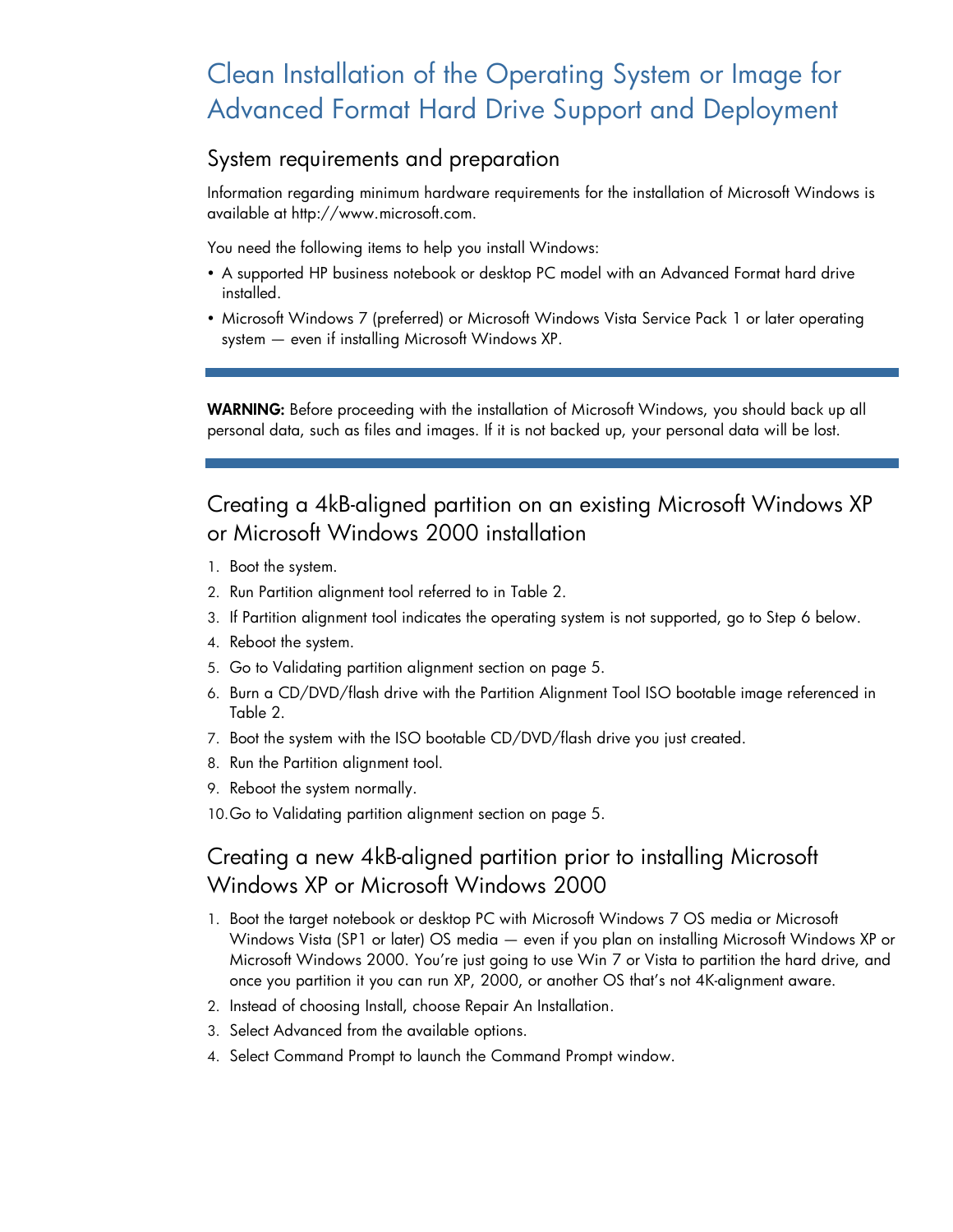- 5. Format the hard drive by using diskpart utilty at the prompt. Again, you should back up all personal data, such as files and images, because this process will erase the hard drive that is Disk 0 and all existing data on it will be lost. diskpart select disk 0 clean create partition primary select partition 1 exit Further detail can be found under http://technet.microsoft.com/en-us/library/bb490893.aspx.
- 6. Reboot the target system and start the installation process.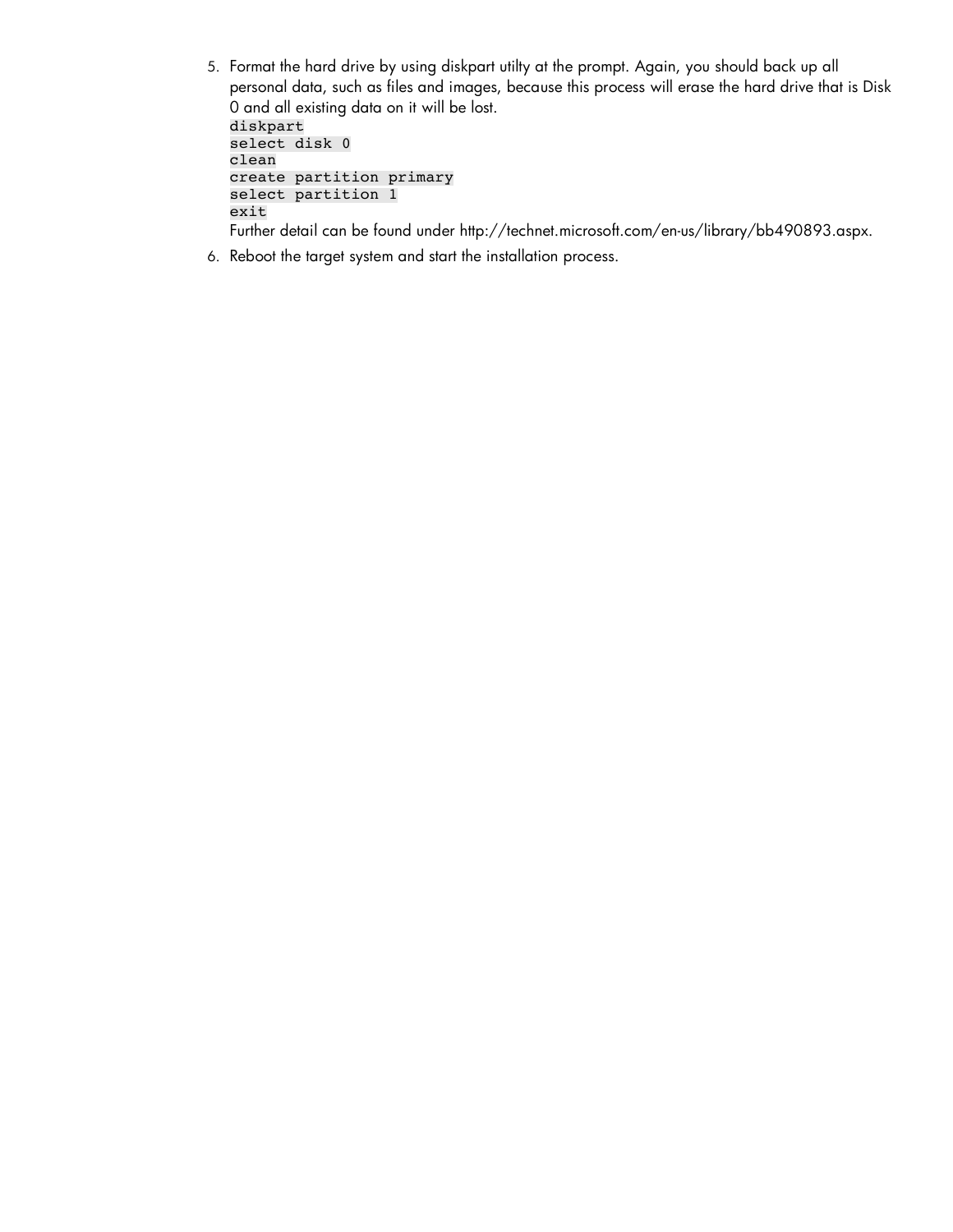## Enterprise deployment and imaging for Microsoft Windows 2000, Microsoft Windows XP, Microsoft Windows Vista SP1, and Microsoft Windows 7

Enterprise Deployment is intended for the IT professional. Using non-Microsoft third-party utilities may negate the following steps and result in an unaligned drive.

HP suggests adding the Microsoft Windows PE Hotfix KB982018 to the source image to improve ImageX performance. To do so:

- 1. Download the Microsoft Windows PE HotFix under http://support.microsoft.com/hotfix/KBHotfix.aspx?kbnum=982018&kbln=en-us to c:.
- 2. Unzip the download file to c: by double clicked on it.
- 3. The ìWindows6.1-KB982018-x86.MSUî should appear in c:. Please Expand the file by:
	- a. Launching command prompt with Administrator rights
	- b. At the prompt, enter the following: expand.exe c:\Windows6.1-KB982018-x86.MSU –f:\*.\* c:\
- 4. Click Start, point to All Programs, point to Windows OPK or Windows AIK, right-click Deployment Tools Command Prompt, and then select Run as administrator.
- 5. At the prompt, expanding the WinPE image by mounting ìboot.wimî to be updated into a location by entering: Imagex.exe /mountrw c:\winpe\_x86\ISO\sources\boot.wim 1

c:\winpe\_x86\mount

- 6. Create a scratch directory entering following at the prompt: mkdir c:\winpe\_x86\sandbox
- 7. At the prompt, applying the KB982018 update to your boot.wim image by entering: Dism.exe /image=c:\winpe\_x86\mount /ScratchDir=c:\winpe\_x86\sandbox /Apply-Unattend=c:\Windows6.1-KB982018-x86.xml
- 8. At the prompt , committing the WinPE image by un-mounting ìboot.wimî to be updated into a location by entering: Imagex.exe /unmount /commit c:\winpe\_x86\mount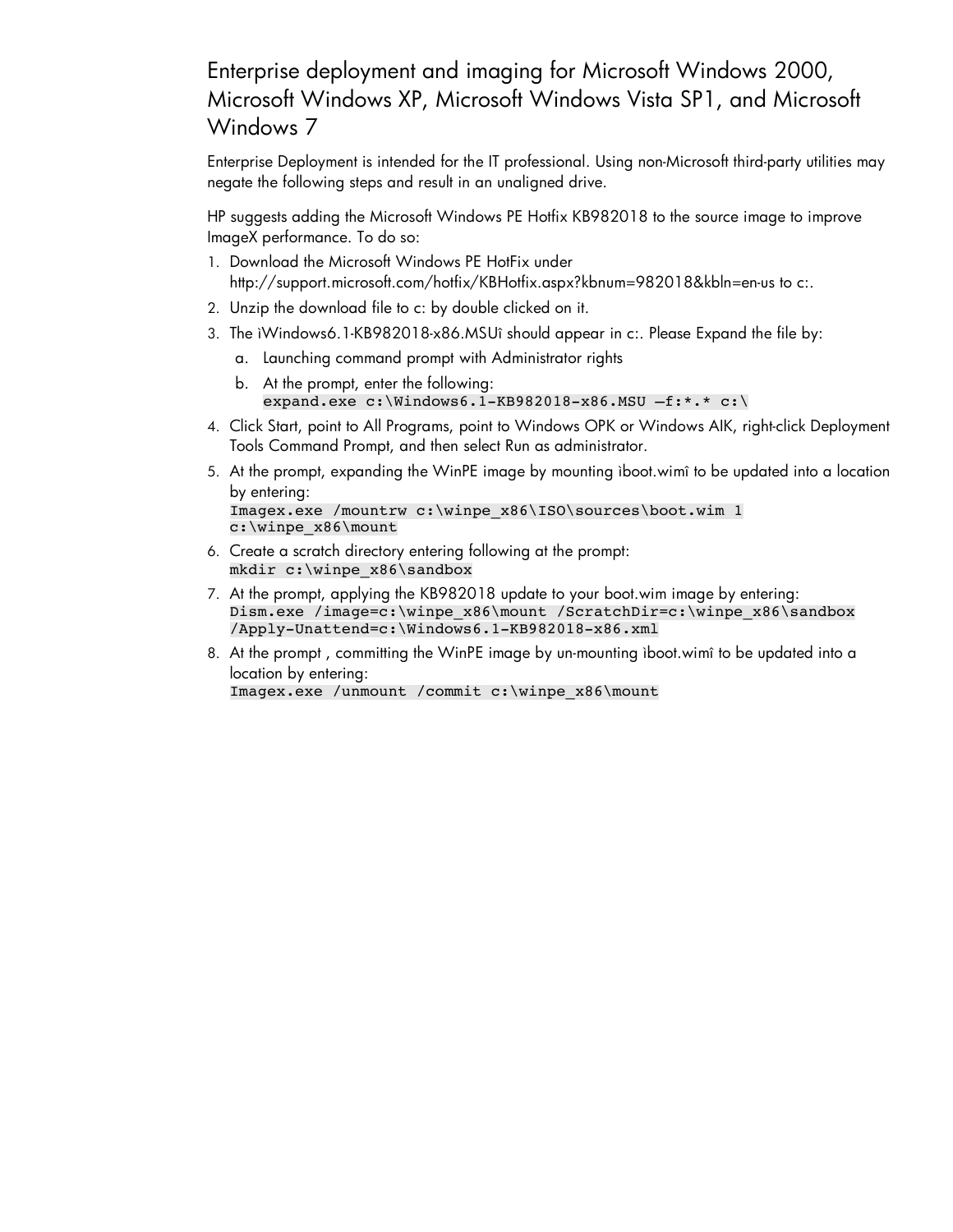# Frequently Asked Questions

## What should I do if I'm not sure I have an Advanced Format hard drive?

If you're not sure, follow these steps anyway. Changing your installation methods for 4kB-sector alignment won't negatively impact a 512-byte drive.

## If my OS is Advanced Format aware but I don't have a 512e drive, do I need to do anything?

No changes are required to support 4kB-sector alignment in 512-byte hard drives.

#### What happens if I don't align my partitions?

Your Advanced Format hard drives will work, but you may see failures in applications because of the unexpected slowdown.

#### What impact does this have on Linux users?

When creating partitions, do not create MS-DOS-compatible partitions and use kernel version 2.6.33 or higher. Refer to Appendix D for details regarding SuSE Linux. Regarding RedFlag Linux, kernel version 2.6.31 and higher ship from HP read for new HDD technology.

#### What impact does this have on FreeDOS users?

Refer to table 2 for the operating system being installed. FreeDOS itself has no requirements for the new HDD technology.

## What if I'm running older operating systems or if I have 512-byte drives or a mixed environment?

There are no issues in making these modifications for 512-byte drives or in mixed environment. And it doesn't matter if you're running or plan to run Microsoft Windows XP or Microsoft Windows 2000 or something else — you're just using Microsoft Windows 7 or Microsoft Windows Vista to partition the hard drive.

## Are there any differences in Advanced Format hard drives?

With certain drive models, there is noticeably superior performance with a slight increased potential for data loss. While many vendors are switching to the new drives without making any other changes, some vendors have made the transition more transparent to users and optimized the performance of their software by delaying the writes. While these sequential writes improve performance, they keep data in the cache longer. If you fail to align one of these write-optimized drives, there is a higher than normal risk of data loss.

## Why not just go to 4096 native physical?

This is a good question and HP clients did consider this. The existing system infrastructure was designed around a logical 512 bytes (especially the hard disk boot device) and the resources required for this task would have been vast. In addition there would have been older applications and games that just never could have been used again. Add to that there would have been no performance advantage for a customer, HP elected to not pursue this approach at this time.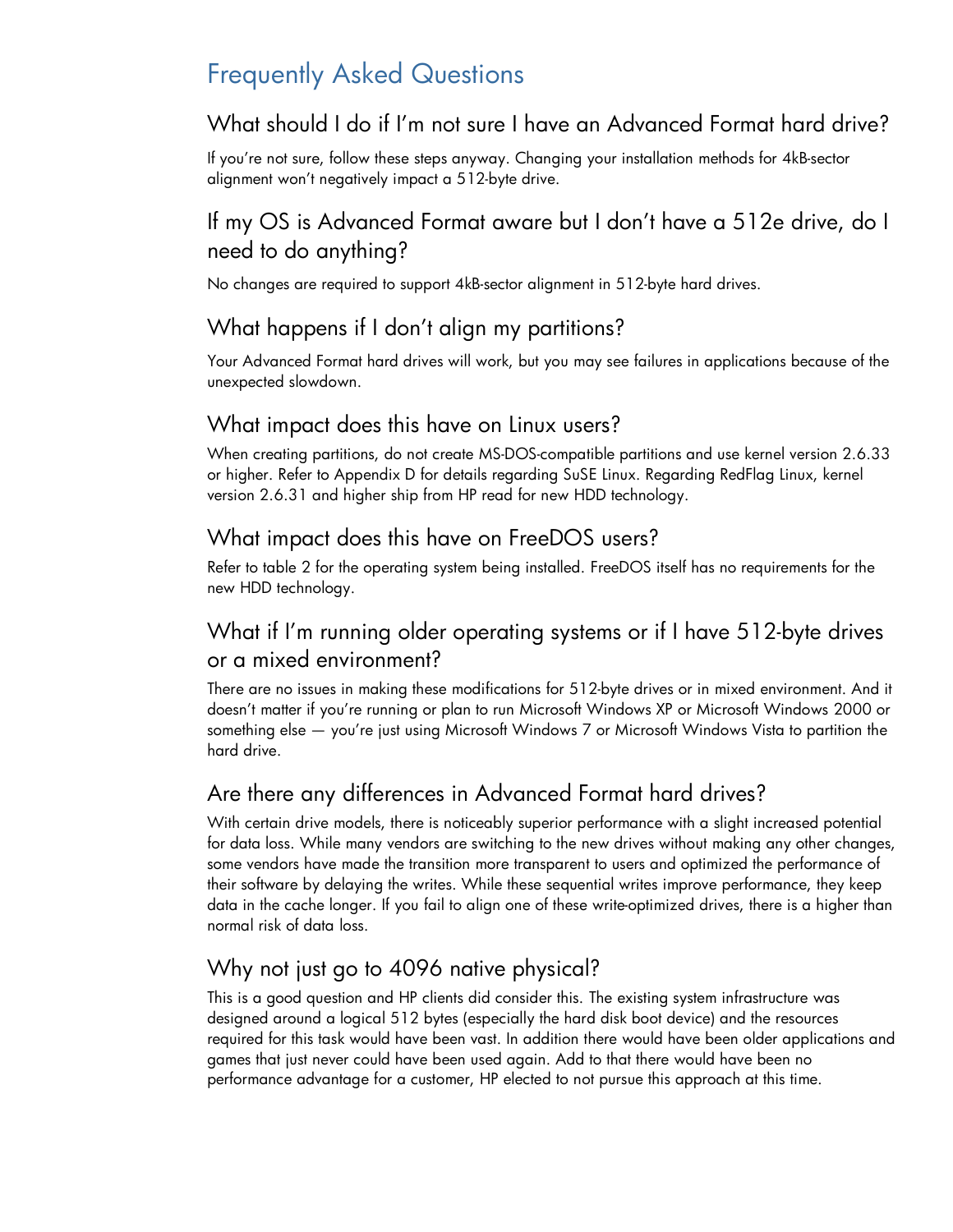## What other tools will I need for advanced deployment techniques?

- A technician computer with Microsoft Windows 7 or Microsoft Windows Server 2008 installed.
- Microsoft Windows Automated Installation Kit.
- Microsoft Windows PE Hotfix KB Article Number(s): 982018.
- A USB Flash drive.
- A blank CD-ROM and CD-ROM-burning software if you chose to create a Microsoft Windows PE CD.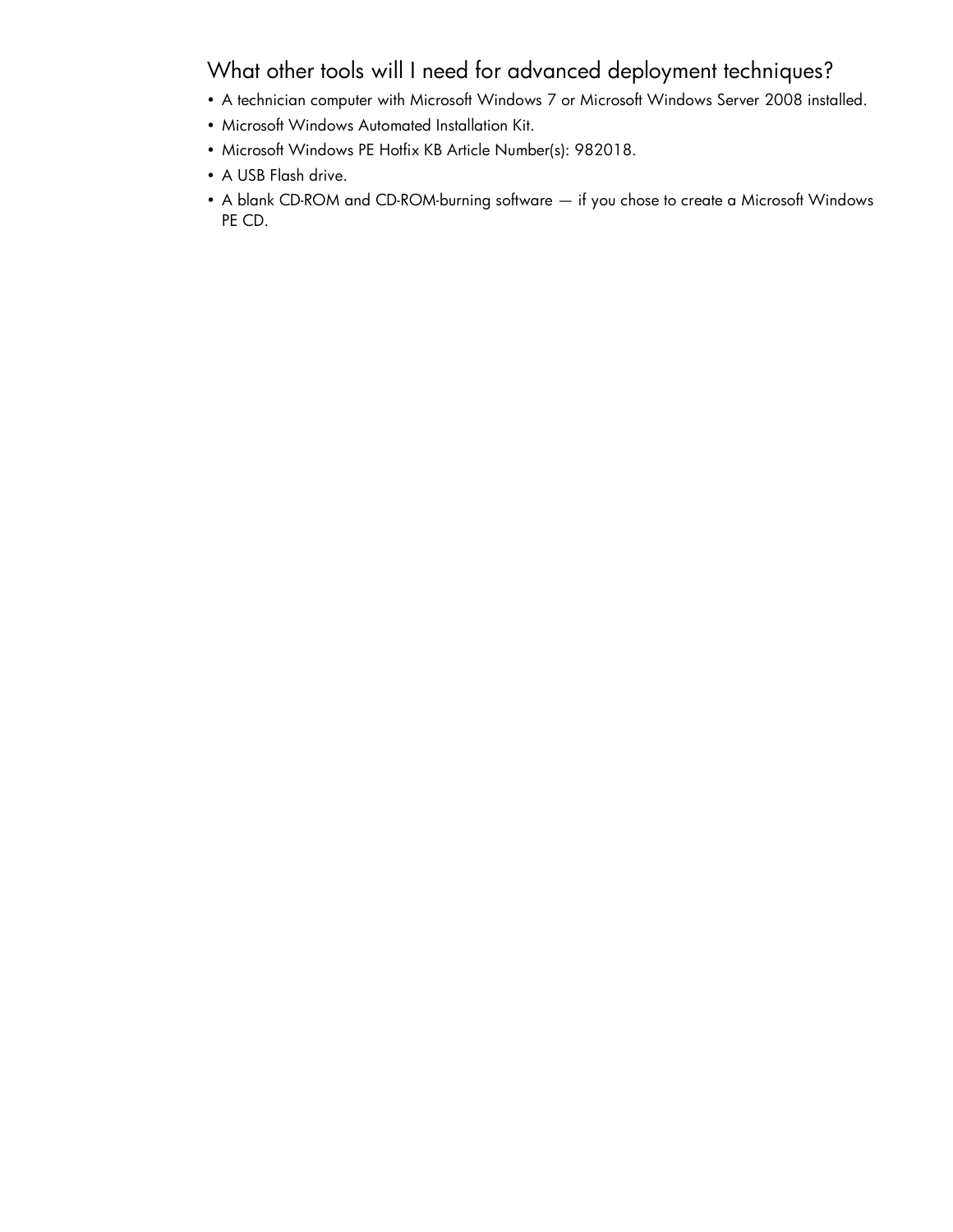## References

Microsoft support information

• http://support.microsoft.com/kb/982018

Microsoft Windows Automated Installation Kit (AIK) Download

• http://www.microsoft.com/downloads/en/details.aspx?FamilyID=696dd665-9f76-4177-a811- 39c26d3b3b34&displaylang=en

Microsoft Windows Automated Installation Kit Information

• http://technet.microsoft.com/en-us/library/dd349343(WS.10).aspx

Walkthrough: Create a Bootable Microsoft Windows PE RAM Disk on CD-ROM

• http://technet.microsoft.com/en-us/library/dd799303(WS.10).aspx

Walkthrough: Create a Bootable Microsoft Windows PE RAM Disk on a USB Flash Disk

• http://technet.microsoft.com/en-us/library/dd744530(WS.10).aspx

Walkthrough: Create a Bootable Microsoft Windows PE RAM Disk on a Hard Disk

• http://technet.microsoft.com/en-us/library/dd744359(WS.10).aspx

Diskpart utility information

• http://technet.microsoft.com/en-us/library/bb490893.aspx

Partition alignment for SuSE Linux

• Go to www.novell.com and search for further information.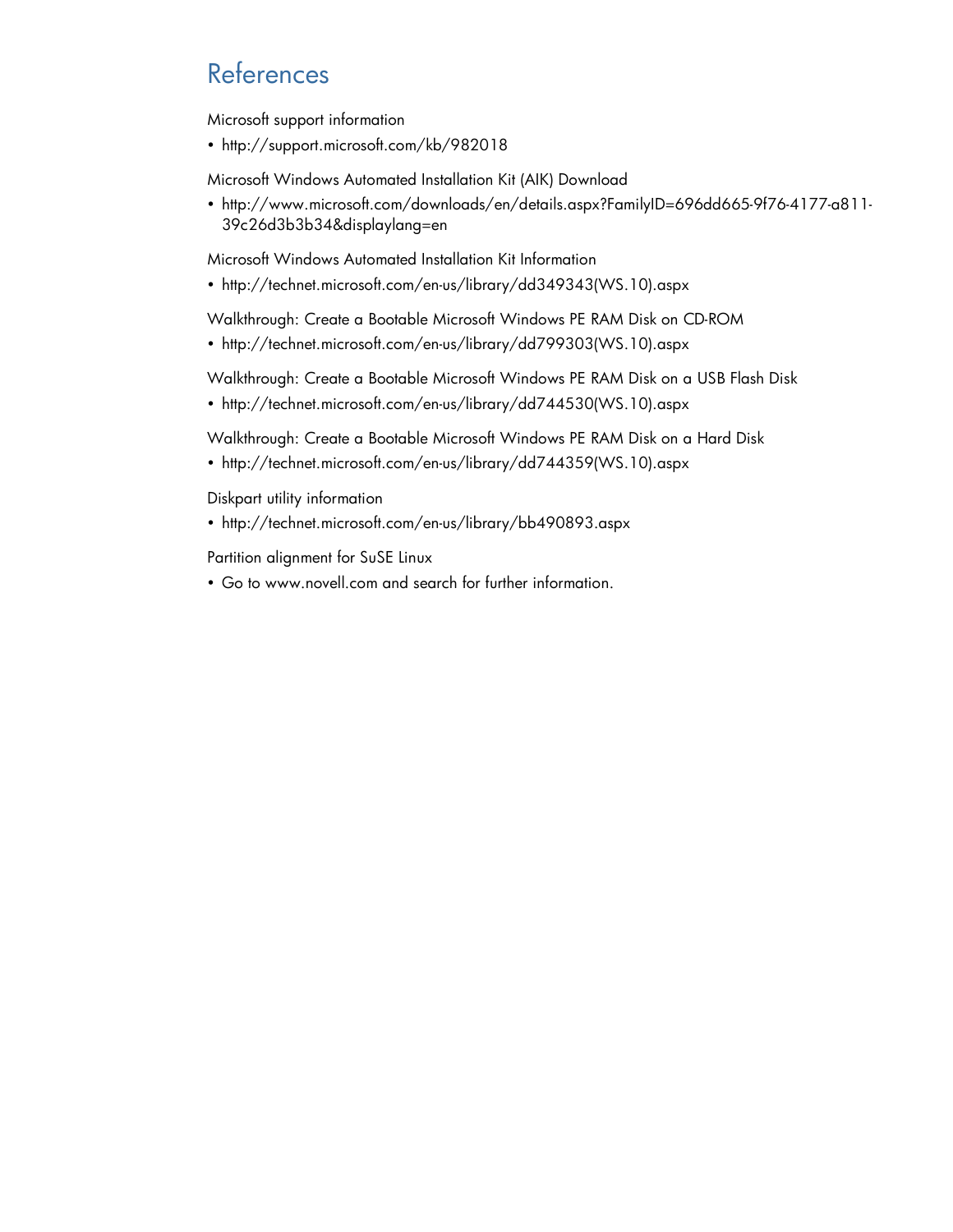# Appendix A: Technical Background

Industry standard computer Hard Disk Drives (HDD) have used 512 byte sectors on their internal disc platters since initial HDD standards were created in 1956. This sector size places a limit on HDD storage capacity and has also caused HDD manufacturing capabilities to reach a limit.

Under sponsorship and support of the International Disk Drive Equipment and Materials Association (IDEMA), manufacturers of industry standard HDDs are transitioning from 512 byte (512B) sectors to 4,096 byte (4KB) sectors on HDDs with Serial ATA (SATA) interfaces. HDDs with 4KB sector platters will offer increased storage space utilization through less wasted space and can be more easily manufactured. Some HDD manufacturers refer to these HDDs as supporting ìAdvanced Format media.î

HDD manufacturers began shipping HDDs with 4KB sector platters in calendar 4Q 2010 on newly announced HDD models. HDD manufacturers have communicated that previously announced and currently shipping HDD models will not transition to 4KB sector platters.

The initial generation of HDDs with 4KB sector platters will be backward compatible with current computers by using the current standard 512-byte sector Serial ATA (SATA) communications. These HDDs are referred to as 512e, meaning the internal drive operation is at 4KB and the external operation is at 512B. Some may also refer to these HDDs as ìtranslated.î

#### Partition Alignment

Modern operating systems use a 4096 byte sector in the file system when formatting a partition. Because the physical platter and OS file system are both 4096 byte sectors and the computer interface is 512 bytes a misalignment can occur. Misalignment occurs when the file system sectors crosses physical sectors boundaries. When a partition is created unaligned it impacts write performance.

With 512e or ìtranslatedî HDDs, the drive emulates the logical 512 interface and takes care of the physical manipulation in the background, maintaining backwards compatibility with the emulation so there are no functional failure points. However, this can affect performance with older operating systems such as Microsoft Windows XP. This can be fixed by either reinstalling the operating system with newer install tools that are 4K alignment aware or using a utility that will align the partitions and data on the drive properly afterwards.

The reason that a 512e drive's data needs to be aligned has to do with write accesses that are either less than 4096 bytes or if the logical address being written to is not at the beginning of a physical address. A write that is not aligned or less than 4096 bytes will cause the drive to read the data from the media, modify the old data with to the new data and then rewrite the new data to the media. Depending on the hard drive's RPM, this could add an additional 16-22 milliseconds to complete the write at the drive level. Reads are not a problem because the drive will just read the whole 4096 bytes into drive memory and send out only the data sector(s) needed.

Most accesses to a drive are 4096 bytes or greater. If the host writes anything smaller than 4096 bytes, then all 4096 bytes on the media has to be read, the old data modified with the new data and then written back to the media as one 4096 byte physical sector. For a normal user the smaller accesses typically are rare.

The other issue is when a data write spans across a physical sector at either end. What happens in this case is the drive will need to read both physical sectors in to the drive memory, modify both data sets and then rewrite the new data out to media.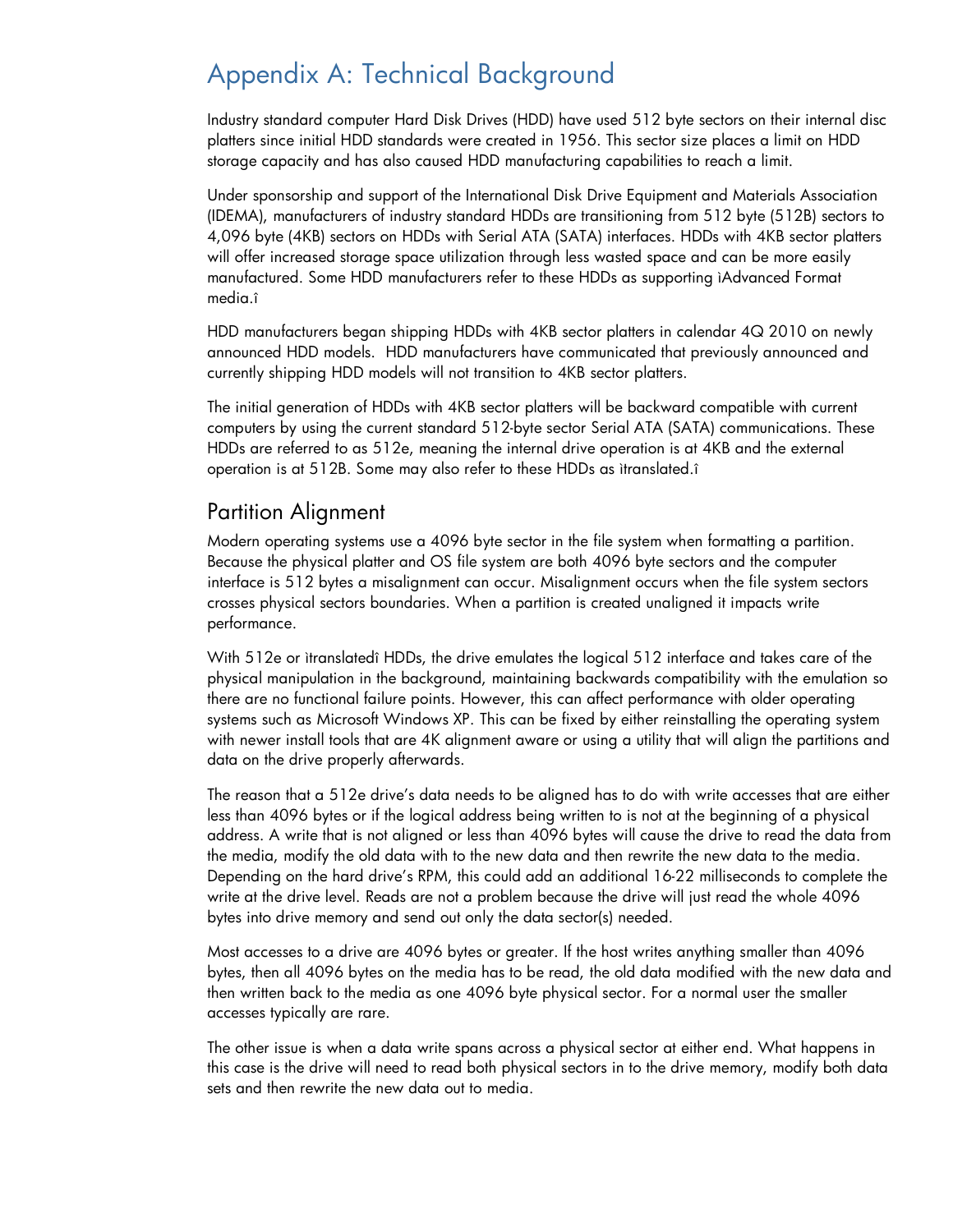### Why Alignment Helps

The problem with older operating systems such as Microsoft Windows XP has to do with where the partitions start. In XP, the partition boot sector is located at logical block address 63. This is not divisible by 8 and so the rest of the partition information, directories and files, are not aligned to the physical addresses on the disk drive.

This is where alignment can help. If the logical write is aligned to the physical sectors and the write length is a multiple of 4096 bytes, then the new data is completely replacing the old data and the drive does not have to do any extra steps for the write.

Newer operating systems like Microsoft Windows Vista and Microsoft Windows 7 start the partition on logical block address 2048, which is divisible by 8. In addition there have been changes in the operating system to reduce the amount of writes less than 4096 bytes.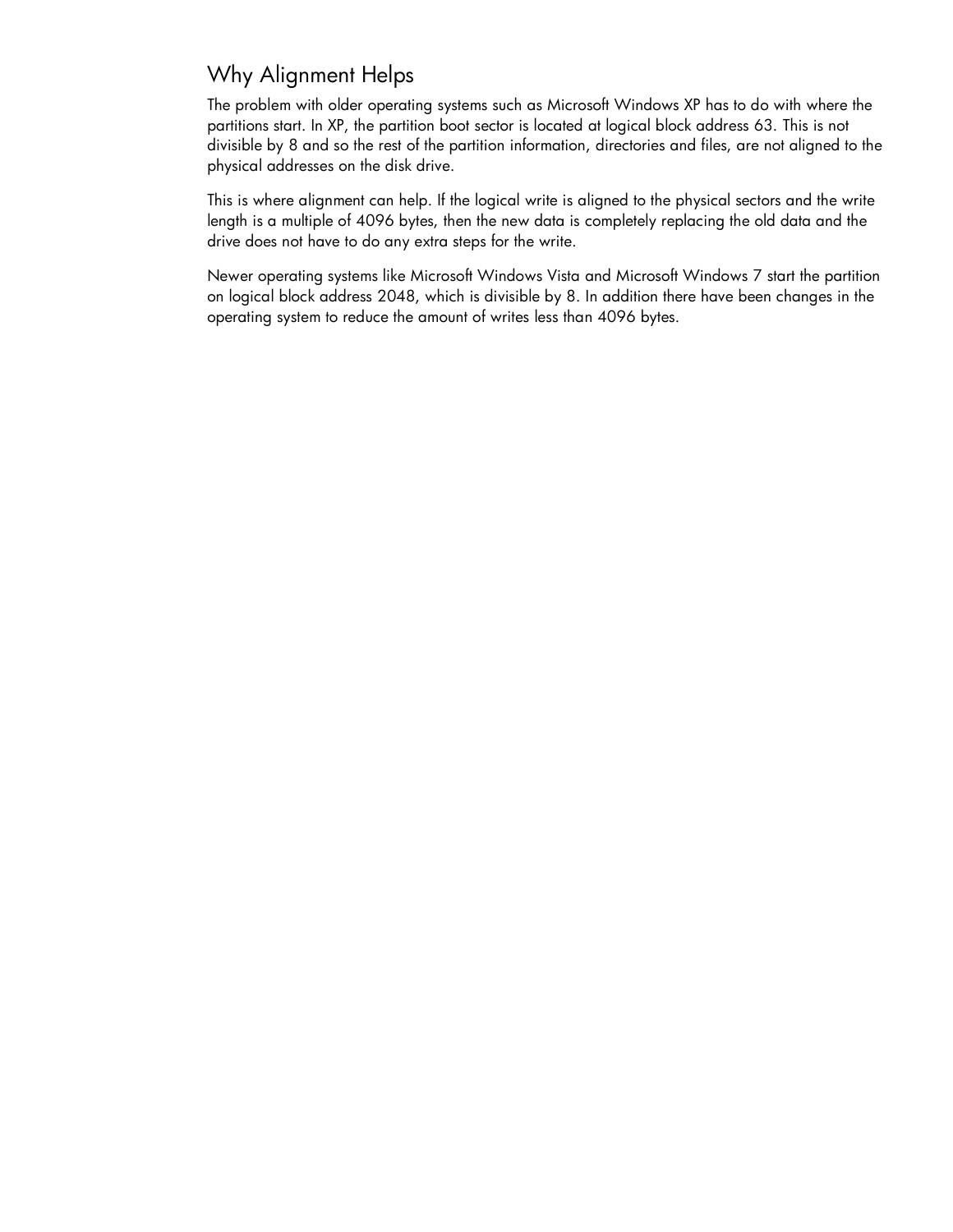# Appendix B: Information about the Microsoft Windows PE Hotfix KB982018

Contained in Essential system updates for Microsoft Windows 7 1.1.F.1

Issues this hotfix rollup package fixes:

- 1. An updated Esent.sys binary that eases the effects of changes in the reported sector size is included with this hotfix.
- 2. This hotfix introduces behavior to NTFS which makes sure that buffered writes at the end of the file are padded to the reported physical sector size of the disk. This issue can manifest itself with everyday applications on an Advanced Format disk. However, this issue occurs most frequently when you perform many small writes, such as using the ImageX command-line tool in Microsoft Windows 7 or in Microsoft Windows Server 2008 R2 to apply a Microsoft Windows Image (.wim file) to a Advanced Format disk. Without the hotfix, ImageX takes significantly longer to complete the operation than if you were to apply the same operation to a traditional hard disk.
- 3. Without this hotfix, applications cannot query the physical sector size of the external storage device. (hence external USB). An updated USBStor driver (Usbstor.sys) that supports the IOCTL\_STORAGE\_QUERY\_PROPERTY request, together with the STORAGE\_ACCESS\_ALGINMENT\_DESCRIPTOR structure, is included in this hotfix.
- 4. Without this hotfix, applications cannot query the physical sector size of the storage device. An updated Storport driver (Storport .sys) that supports the IOCTL\_STORAGE\_QUERY\_PROPERTY request, together with the **STORAGE\_ACCESS\_ALGINMENT\_DESCRIPTOR** structure, is included in this hotfix.
- 5. Many storage drivers do not support correct sector size reporting for Advanced Format disks. Updates to the following drivers are included in this hotfix:
	- IaStorV.sys
	- Amdsata.sys
	- Nvraid.sys
	- Nvsata.sys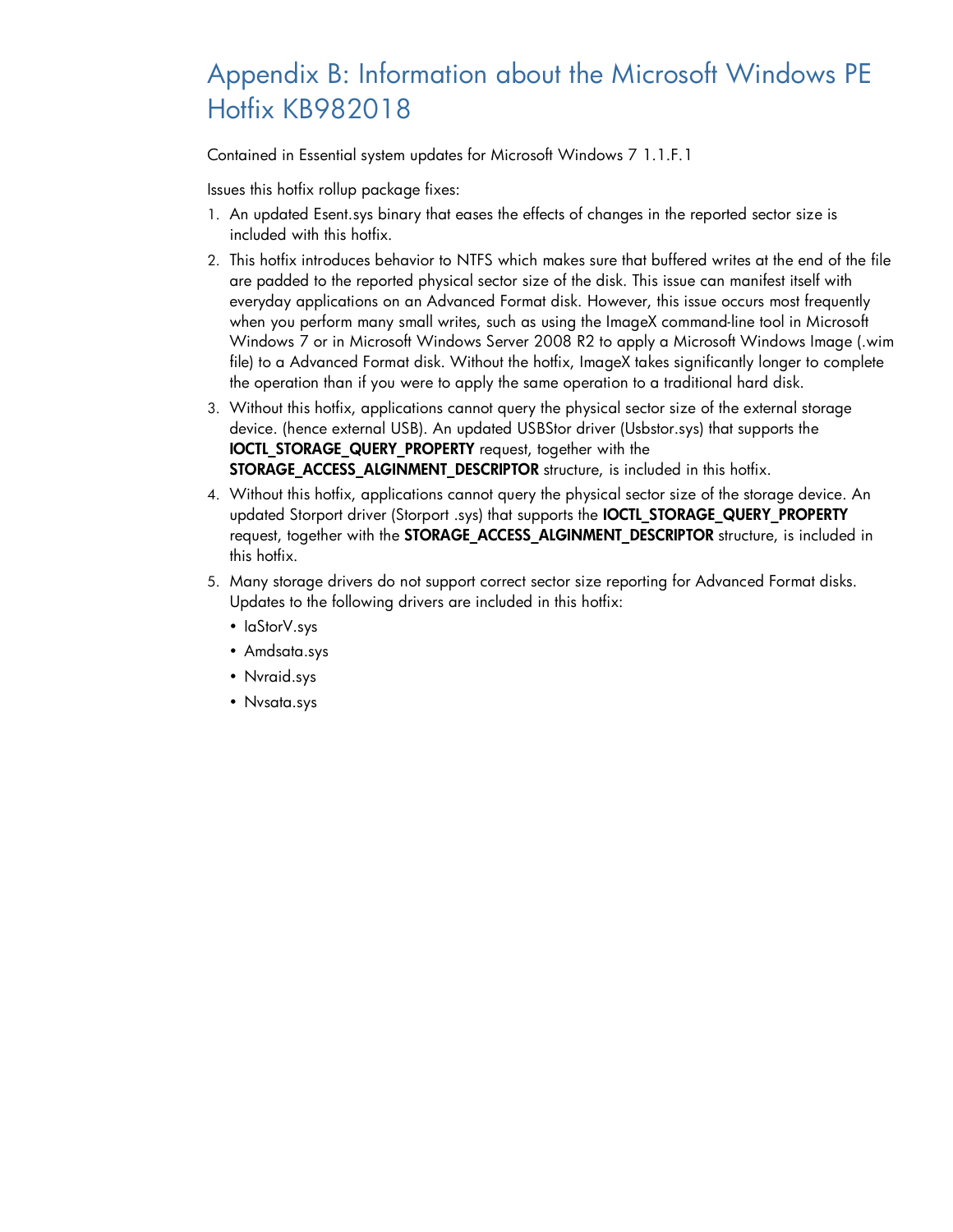# Appendix C: Deployment Tools Reference

There are various methods exist for mass deployments. An example can be found with the Microsoft Windows Deployment Services. The detail information can be found in:

Microsoft Windows Deployment Services Getting Started Guide

• http://technet.microsoft.com/en-us/library/cc771670(WS.10).aspx